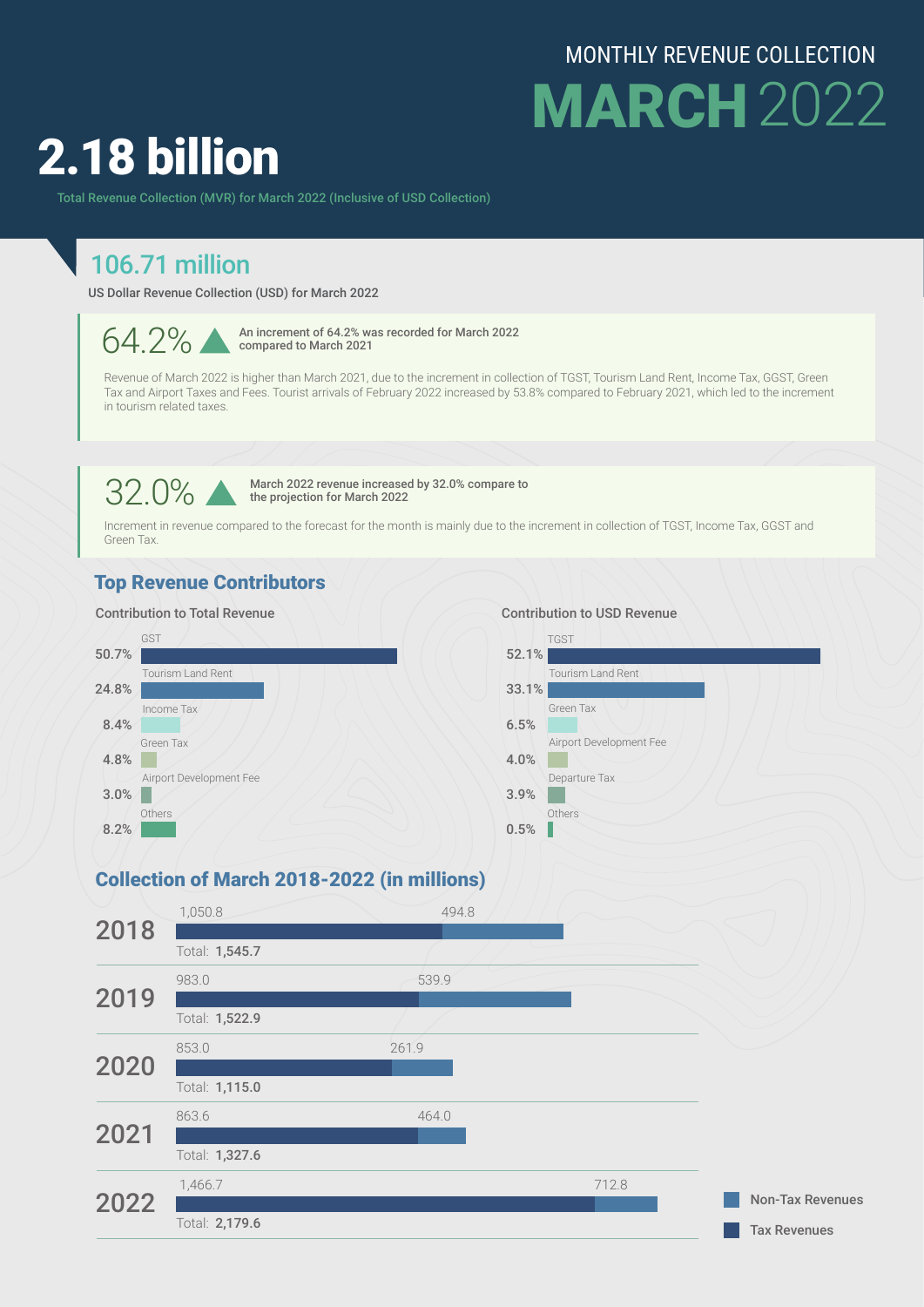| <b>MVR</b><br>$2022 - 5$<br>441.088.088<br><b>Tax Revenues</b><br>$2021 -$<br>272,141,955<br>$2022 -$<br>0<br><b>Departure Tax</b><br>$2021 -$<br>$\mathbf 0$<br>$2022 - 5$<br>8,656,521<br><b>Business Profit Tax</b><br>$2021 -$<br>12,818,982<br>$2022 -$<br>2,120,665<br><b>Business Profit Tax</b><br>$2021 -$<br>12.219.592<br>$2022 -$<br>6,535,856<br><b>Withholding Tax</b><br>$2021 - 5$<br>599,390<br>$2022 - 5$<br>180,156,122<br>Income Tax<br>$2021 -$<br>69,174,934<br>$2022 -$<br>70,695,017<br>Income Tax - Companies and non-individuals<br>$2021 - 3$<br>13,799,831<br>$2022 -$<br>91,851,428<br>Non-Resident Withholding Tax<br>$2021 - 3$<br>45,166,778<br>$2022 - 5$<br>17,609,677<br><b>Individual Income Tax</b><br>$2021 - 5$<br>10,208,325<br>$2022 - 5$<br>865,051<br>Individual Income Tax<br>$2021 -$<br>1,220,977<br>$2022 -$<br>16,744,626<br><b>Employee Withholding Tax</b><br>$2021 - 3$<br>8.987.347<br>$2022 -$<br>$\bf{0}$<br><b>Transport Operator Income Tax</b><br>$2021 - 5$<br>$\overline{0}$<br>$2022 - 5$<br>$\mathbf 0$<br><b>Bank Income Tax</b><br>$2021 -$<br>$\pmb{0}$<br>$2022 - 5$<br>0<br>Green Tax<br>$2021 -$<br>$\Omega$<br>$2022 - 5$<br>252,275,444<br><b>Goods and Services Tax</b><br>$2021 - 3$<br>189,808,142<br>$2022 - 5$<br>252,275,444<br>Goods and Services Tax (General Sector)<br>$2021 - 5$<br>189,807,973<br>$2022 - 5$<br>$\mathbf 0$<br>Goods and Services Tax (Tourism Sector)<br>$2021 - 5$<br>170<br>$2022 -$<br>$\overline{0}$<br><b>Land Sales Tax</b><br>$\mathbf{0}$<br>$2021 -$<br>$2022 - 5$<br>0<br><b>Remittance Tax</b><br>$2021 -$<br>$\pmb{0}$<br>$2022 - 5$<br>$\mathbf 0$<br><b>Revenue Stamp</b><br>2021<br>339,897<br>$2022 - 5$<br>101,642,745<br><b>Non-Tax Revenues</b><br>79,832,053<br>$2021 - 5$<br>$2022 - 5$<br>$\overline{0}$<br><b>Airport Development Fee</b><br>$2021 - 3$<br>$\mathbf{0}$<br>$2022 -$<br>$\mathbf 0$<br><b>Construction Period Extension Fee</b><br>$2021 -$<br>$\Omega$<br>$2022 -$<br>$\overline{0}$<br>Corporate Social Responsibility Fee<br>$2021 -$<br>$\theta$<br>$2022 - 5$<br>11,032,352<br><b>Business Permits</b><br>$2021 -$<br>8,354,715<br>$2022 -$<br>8,785,517<br><b>Company Annual Fee</b><br>$2021 -$<br>6,884,328<br>$2022 - 5$<br>272,105<br><b>Company Registration Fee</b><br>$2021 -$<br>201,252<br>$2022 - 5$<br>693,900<br>Foreign Investment Administration Fee<br>$2021 - 3$<br>77,100<br>$2022 - 5$<br>45,100<br><b>Tourism Registration and License Fee</b><br>$2021 -$<br>75,000<br>1,235,730<br>$2022 - 5$<br><b>Other Business Permits</b><br>$2021 -$<br>1,117,035<br>$2022 - 5$<br>9,988,559<br><b>Fines</b><br>9,125,008<br>$2021 -$<br>$2022 - 5$<br>$\mathbf 0$<br>Land Acquisition and Conversion Fee<br>$2021 -$<br>$\mathbf 0$<br>$2022 -$<br>$\mathbf 0$<br>Lease Period Extension Fee<br>$2021 -$<br>$\mathbf{0}$<br>$2022 - 5$<br>10,511,522<br>Non-Tourism Property Income<br>$2021 -$<br>8.209.613<br>$2022 -$<br>8,264,994<br><b>Commercial Land Rent</b><br>$2021 -$<br>6.059.902<br>$2022 - 5$<br>184,512<br><b>Government Buildings Rent</b><br>$2021 -$<br>178,020<br>$2022 - 5$<br>24,407<br><b>Industrial Land Rent</b><br>$2021 -$<br>51,748<br>$2022 -$<br>1,773,300<br>Long-term Agricultural Leased Islands Rent<br>$2021 -$<br>1,378,548<br>$2022 - 5$<br>264,310<br><b>Uninhabited Islands Rent</b><br>$2021 - 3$<br>541.396<br>$2022 - 5$<br>$\mathbf 0$<br>Other Non-Tourism Property Income<br>$2021 - 5$<br>$\overline{0}$<br>$2022 - 5$<br>3.238.642<br><b>Proceeds from Sale of Assets</b><br>$2021 -$<br>1,356,985<br>$2022 -$<br>3,235,406<br>Sale of Government Land<br>1.291.829<br>$2021 -$<br>$2022 -$<br>3,236<br>Other Proceeds from Sale of Assets<br>2021<br>65,156<br>$2022 - 5$<br>413,500<br><b>Resident Permit</b><br>$2021 -$<br>3,047,580<br>$2022 - 5$<br>4,499,789<br><b>Royalties</b><br>$2021 -$<br>3,869,634<br>$2022 -$<br>4,499,789<br><b>Duty Free Royalty</b><br>$2021 - 5$<br>3.869.634<br>$2022 - 5$<br>$\mathbf{0}$<br>Fuel Re-export Royalty<br>$2021 -$<br>$\pmb{0}$<br>$2022 - 5$<br>$\mathbf 0$<br><b>Ownership Transfer Tax</b><br>$2021 -$<br>$\Omega$ | <b>USD</b><br><b>Total (MVR)</b><br>1,466,712,971<br>66,875,109<br>38,641,584<br>863,593,954<br>4,202,585<br>64,494,425 个<br>2,073,246<br>31,758,666<br>5.370<br>8.738.991<br>124,570<br>14,728,021<br>5,370<br>124,570<br>14,128,631<br>6,535,856<br>$\mathbf 0$<br>599,390<br>$\overline{0}$<br>230.876<br>183,701,522 个<br>48,161<br>69,913,003<br>185,384<br>73,541,433 个<br>48,161<br>14,537,900<br>$\mathbf 0$<br>91,851,428<br>$\overline{0}$<br>45,166,778<br>18,308,662<br>45,492<br>$\overline{0}$<br>10,208,325<br>45,492<br>$\overline{0}$<br>1,220,977<br>$\overline{0}$<br>16,744,626<br>8.987.347<br>$\overline{0}$<br>$\overline{0}$<br>$\overline{0}$<br>$\mathbf 0$<br>$\bf{0}$<br>105,705,835<br>6.891.507<br>4,570,302<br>69.955.643<br>55,544,770<br>1,104,072,196<br>31,825,305<br>676.898.724<br>$\mathbf 0$<br>252,275,444<br>189,807,973<br>$\overline{0}$<br>55,544,770<br>851,796,752<br>31,825,305<br>487,090,751<br>$\overline{0}$<br>$\overline{0}$<br>$\pmb{0}$<br>$\overline{0}$<br>$\mathbf 0$<br>339,897<br>$\theta$<br>39,835,467<br>712,841,601<br>25,084,555<br>463,957,464<br>4,221,130<br>65,089,825<br>2,101,498<br>32,405,099<br>$\mathbf 0$<br>$\theta$ | <b>Share of</b><br>Revenue<br>67.3%<br>65.1%<br>3.0%<br>2.4%<br>ŵ<br>0.4%<br>1.1%<br>2,203,136<br>0.1%<br>1.1%<br>۰<br>0.3%<br>0.0%<br>8.4%<br>5.3%<br>3.4%<br>1.1%<br>4.2%<br>4<br>3.4%<br>0.8%<br>0.8%<br>1,564,036<br>0.1%<br>0.1%<br>0.8%<br>0.7%<br>$\pmb{0}$<br>$\Rightarrow$<br>0.0%<br>$\overline{0}$<br>0.0%<br>$0 \Rightarrow$<br>0.0%<br>0.0%<br>4.8%<br>5.3%<br>50.7%<br>51.0%<br>一个<br>11.6%<br>14.3%<br>39.1%<br>36.7%<br>⇛<br>$\overline{0}$<br>0.0%<br>$\theta$<br>0.0%<br>D<br>$\pmb{0}$<br>0.0%<br>0.0%<br>$\theta$<br>0 <sub>0</sub><br>0.0%<br>0.0%<br>32.7%<br>34.9% | <b>MVR</b><br>1,947,948,659<br>1,583,312,377<br>0<br>$\theta$<br>24,795,694<br>31,788,359<br>14,649,311<br>29.958.033<br>10,146,383<br>1,830,326<br>1,151,684,626<br>948,939,540<br>440,520,455<br>403,471,796<br>310,519,203<br>174,458,417<br>83,058,547<br>62,922,634<br>33.521.575<br>36,390,580<br>49,536,972<br>26,532,054<br>$\pmb{0}$<br>$\overline{0}$<br>317,586,421<br>308,086,694<br>$\mathbf 0$<br>$\Omega$<br>771,468,338<br>601.011.647<br>771,468,338<br>600,689,368<br>$\mathbf 0$<br>322,278<br>$\mathbf 0$<br>$\theta$<br>$\pmb{0}$<br>$\theta$ | <b>USD</b><br>187,211,335<br>118,504,111<br>12,014,884<br>6,402,658<br>39.027<br>737,587<br>39,027<br>737.587<br>$\pmb{0}$<br>$\bf{0}$<br>2.273.546<br>2,118,028<br>1,913,783<br>2,081,241<br>$\pmb{0}$<br>$\mathbf{0}$<br>359,763<br>$\bf{0}$<br>359.763<br>34,951<br>$\overline{0}$<br>$\mathbf{0}$<br>0<br>1,837<br>$\pmb{0}$<br>$\pmb{0}$<br>19.073.695<br>12,456,733<br>153,809,279<br>96,789,105<br>$\pmb{0}$<br>$\bf{0}$<br>153,809,279<br>96,789,105 | <b>Total (MVR)</b><br>4,817,471,442<br>3,398,991,754<br>184.263.276<br>98,039,490<br>25.394.031<br>38,168,924<br>15,247,648<br>36,338,598<br>10,146,383<br>1,830,326<br>1,186,553,395<br>986,347,739<br>469,869,463 个<br>440.314.929<br>310,519,203<br>174,458,417<br>88,578,308 个<br>63,459,594<br>39,041,336<br>36,927,540<br>49,536,972 个<br>26.532.054<br>0<br>28,106<br>317,586,421 个<br>308,086,694<br>292.337.386<br>190.849.152<br>3,128,909,470<br>2.084.013.617<br>771,468,338 | <b>Share of</b><br>Revenue<br>3.1%<br>2.4%<br>0.99<br>0.9%<br>0.0%<br>19.8%<br>23.9%<br>10.79<br>4.29<br>1.5%<br>1.5%<br>0.9%<br>0.6%<br>0.0%<br>0.0%<br>5.3%<br>7.59<br>Æ |
|---------------------------------------------------------------------------------------------------------------------------------------------------------------------------------------------------------------------------------------------------------------------------------------------------------------------------------------------------------------------------------------------------------------------------------------------------------------------------------------------------------------------------------------------------------------------------------------------------------------------------------------------------------------------------------------------------------------------------------------------------------------------------------------------------------------------------------------------------------------------------------------------------------------------------------------------------------------------------------------------------------------------------------------------------------------------------------------------------------------------------------------------------------------------------------------------------------------------------------------------------------------------------------------------------------------------------------------------------------------------------------------------------------------------------------------------------------------------------------------------------------------------------------------------------------------------------------------------------------------------------------------------------------------------------------------------------------------------------------------------------------------------------------------------------------------------------------------------------------------------------------------------------------------------------------------------------------------------------------------------------------------------------------------------------------------------------------------------------------------------------------------------------------------------------------------------------------------------------------------------------------------------------------------------------------------------------------------------------------------------------------------------------------------------------------------------------------------------------------------------------------------------------------------------------------------------------------------------------------------------------------------------------------------------------------------------------------------------------------------------------------------------------------------------------------------------------------------------------------------------------------------------------------------------------------------------------------------------------------------------------------------------------------------------------------------------------------------------------------------------------------------------------------------------------------------------------------------------------------------------------------------------------------------------------------------------------------------------------------------------------------------------------------------------------------------------------------------------------------------------------------------------------------------------------------------------------------------------------------------------------------------------------------------------------------------------------------------------------------------------------------------------------------------------------------------------------------------------------------------------------------------------------------------------------------------------------------------------------------------------------------------------------------------------------------------------------------------------------------------------------------------------------------------------------------|---------------------------------------------------------------------------------------------------------------------------------------------------------------------------------------------------------------------------------------------------------------------------------------------------------------------------------------------------------------------------------------------------------------------------------------------------------------------------------------------------------------------------------------------------------------------------------------------------------------------------------------------------------------------------------------------------------------------------------------------------------------------------------------------------------------------------------------------------------------------------------------------------------------------------------------------------------------------------------------------------------------------------------------------------------------------------------------------------------------------------------------------------------------------------------------------------|-------------------------------------------------------------------------------------------------------------------------------------------------------------------------------------------------------------------------------------------------------------------------------------------------------------------------------------------------------------------------------------------------------------------------------------------------------------------------------------------------------------------------------------------------------------------------------------------|--------------------------------------------------------------------------------------------------------------------------------------------------------------------------------------------------------------------------------------------------------------------------------------------------------------------------------------------------------------------------------------------------------------------------------------------------------------------------------------------------------------------------------------------------------------------|--------------------------------------------------------------------------------------------------------------------------------------------------------------------------------------------------------------------------------------------------------------------------------------------------------------------------------------------------------------------------------------------------------------------------------------------------------------|------------------------------------------------------------------------------------------------------------------------------------------------------------------------------------------------------------------------------------------------------------------------------------------------------------------------------------------------------------------------------------------------------------------------------------------------------------------------------------------|----------------------------------------------------------------------------------------------------------------------------------------------------------------------------|
|                                                                                                                                                                                                                                                                                                                                                                                                                                                                                                                                                                                                                                                                                                                                                                                                                                                                                                                                                                                                                                                                                                                                                                                                                                                                                                                                                                                                                                                                                                                                                                                                                                                                                                                                                                                                                                                                                                                                                                                                                                                                                                                                                                                                                                                                                                                                                                                                                                                                                                                                                                                                                                                                                                                                                                                                                                                                                                                                                                                                                                                                                                                                                                                                                                                                                                                                                                                                                                                                                                                                                                                                                                                                                                                                                                                                                                                                                                                                                                                                                                                                                                                                                                                 |                                                                                                                                                                                                                                                                                                                                                                                                                                                                                                                                                                                                                                                                                                                                                                                                                                                                                                                                                                                                                                                                                                                                                                                                   |                                                                                                                                                                                                                                                                                                                                                                                                                                                                                                                                                                                           |                                                                                                                                                                                                                                                                                                                                                                                                                                                                                                                                                                    |                                                                                                                                                                                                                                                                                                                                                                                                                                                              |                                                                                                                                                                                                                                                                                                                                                                                                                                                                                          | 80.3%<br>82.3%<br>0.3%<br>0.2%<br>5.2%<br>0.7%<br>4.9%                                                                                                                     |
|                                                                                                                                                                                                                                                                                                                                                                                                                                                                                                                                                                                                                                                                                                                                                                                                                                                                                                                                                                                                                                                                                                                                                                                                                                                                                                                                                                                                                                                                                                                                                                                                                                                                                                                                                                                                                                                                                                                                                                                                                                                                                                                                                                                                                                                                                                                                                                                                                                                                                                                                                                                                                                                                                                                                                                                                                                                                                                                                                                                                                                                                                                                                                                                                                                                                                                                                                                                                                                                                                                                                                                                                                                                                                                                                                                                                                                                                                                                                                                                                                                                                                                                                                                                 |                                                                                                                                                                                                                                                                                                                                                                                                                                                                                                                                                                                                                                                                                                                                                                                                                                                                                                                                                                                                                                                                                                                                                                                                   |                                                                                                                                                                                                                                                                                                                                                                                                                                                                                                                                                                                           |                                                                                                                                                                                                                                                                                                                                                                                                                                                                                                                                                                    |                                                                                                                                                                                                                                                                                                                                                                                                                                                              |                                                                                                                                                                                                                                                                                                                                                                                                                                                                                          | 0.4%<br>7.8%<br>0.8%                                                                                                                                                       |
|                                                                                                                                                                                                                                                                                                                                                                                                                                                                                                                                                                                                                                                                                                                                                                                                                                                                                                                                                                                                                                                                                                                                                                                                                                                                                                                                                                                                                                                                                                                                                                                                                                                                                                                                                                                                                                                                                                                                                                                                                                                                                                                                                                                                                                                                                                                                                                                                                                                                                                                                                                                                                                                                                                                                                                                                                                                                                                                                                                                                                                                                                                                                                                                                                                                                                                                                                                                                                                                                                                                                                                                                                                                                                                                                                                                                                                                                                                                                                                                                                                                                                                                                                                                 |                                                                                                                                                                                                                                                                                                                                                                                                                                                                                                                                                                                                                                                                                                                                                                                                                                                                                                                                                                                                                                                                                                                                                                                                   |                                                                                                                                                                                                                                                                                                                                                                                                                                                                                                                                                                                           |                                                                                                                                                                                                                                                                                                                                                                                                                                                                                                                                                                    |                                                                                                                                                                                                                                                                                                                                                                                                                                                              |                                                                                                                                                                                                                                                                                                                                                                                                                                                                                          |                                                                                                                                                                            |
|                                                                                                                                                                                                                                                                                                                                                                                                                                                                                                                                                                                                                                                                                                                                                                                                                                                                                                                                                                                                                                                                                                                                                                                                                                                                                                                                                                                                                                                                                                                                                                                                                                                                                                                                                                                                                                                                                                                                                                                                                                                                                                                                                                                                                                                                                                                                                                                                                                                                                                                                                                                                                                                                                                                                                                                                                                                                                                                                                                                                                                                                                                                                                                                                                                                                                                                                                                                                                                                                                                                                                                                                                                                                                                                                                                                                                                                                                                                                                                                                                                                                                                                                                                                 |                                                                                                                                                                                                                                                                                                                                                                                                                                                                                                                                                                                                                                                                                                                                                                                                                                                                                                                                                                                                                                                                                                                                                                                                   |                                                                                                                                                                                                                                                                                                                                                                                                                                                                                                                                                                                           |                                                                                                                                                                                                                                                                                                                                                                                                                                                                                                                                                                    |                                                                                                                                                                                                                                                                                                                                                                                                                                                              |                                                                                                                                                                                                                                                                                                                                                                                                                                                                                          |                                                                                                                                                                            |
|                                                                                                                                                                                                                                                                                                                                                                                                                                                                                                                                                                                                                                                                                                                                                                                                                                                                                                                                                                                                                                                                                                                                                                                                                                                                                                                                                                                                                                                                                                                                                                                                                                                                                                                                                                                                                                                                                                                                                                                                                                                                                                                                                                                                                                                                                                                                                                                                                                                                                                                                                                                                                                                                                                                                                                                                                                                                                                                                                                                                                                                                                                                                                                                                                                                                                                                                                                                                                                                                                                                                                                                                                                                                                                                                                                                                                                                                                                                                                                                                                                                                                                                                                                                 |                                                                                                                                                                                                                                                                                                                                                                                                                                                                                                                                                                                                                                                                                                                                                                                                                                                                                                                                                                                                                                                                                                                                                                                                   |                                                                                                                                                                                                                                                                                                                                                                                                                                                                                                                                                                                           |                                                                                                                                                                                                                                                                                                                                                                                                                                                                                                                                                                    |                                                                                                                                                                                                                                                                                                                                                                                                                                                              |                                                                                                                                                                                                                                                                                                                                                                                                                                                                                          |                                                                                                                                                                            |
|                                                                                                                                                                                                                                                                                                                                                                                                                                                                                                                                                                                                                                                                                                                                                                                                                                                                                                                                                                                                                                                                                                                                                                                                                                                                                                                                                                                                                                                                                                                                                                                                                                                                                                                                                                                                                                                                                                                                                                                                                                                                                                                                                                                                                                                                                                                                                                                                                                                                                                                                                                                                                                                                                                                                                                                                                                                                                                                                                                                                                                                                                                                                                                                                                                                                                                                                                                                                                                                                                                                                                                                                                                                                                                                                                                                                                                                                                                                                                                                                                                                                                                                                                                                 |                                                                                                                                                                                                                                                                                                                                                                                                                                                                                                                                                                                                                                                                                                                                                                                                                                                                                                                                                                                                                                                                                                                                                                                                   |                                                                                                                                                                                                                                                                                                                                                                                                                                                                                                                                                                                           |                                                                                                                                                                                                                                                                                                                                                                                                                                                                                                                                                                    |                                                                                                                                                                                                                                                                                                                                                                                                                                                              |                                                                                                                                                                                                                                                                                                                                                                                                                                                                                          |                                                                                                                                                                            |
|                                                                                                                                                                                                                                                                                                                                                                                                                                                                                                                                                                                                                                                                                                                                                                                                                                                                                                                                                                                                                                                                                                                                                                                                                                                                                                                                                                                                                                                                                                                                                                                                                                                                                                                                                                                                                                                                                                                                                                                                                                                                                                                                                                                                                                                                                                                                                                                                                                                                                                                                                                                                                                                                                                                                                                                                                                                                                                                                                                                                                                                                                                                                                                                                                                                                                                                                                                                                                                                                                                                                                                                                                                                                                                                                                                                                                                                                                                                                                                                                                                                                                                                                                                                 |                                                                                                                                                                                                                                                                                                                                                                                                                                                                                                                                                                                                                                                                                                                                                                                                                                                                                                                                                                                                                                                                                                                                                                                                   |                                                                                                                                                                                                                                                                                                                                                                                                                                                                                                                                                                                           |                                                                                                                                                                                                                                                                                                                                                                                                                                                                                                                                                                    |                                                                                                                                                                                                                                                                                                                                                                                                                                                              |                                                                                                                                                                                                                                                                                                                                                                                                                                                                                          |                                                                                                                                                                            |
|                                                                                                                                                                                                                                                                                                                                                                                                                                                                                                                                                                                                                                                                                                                                                                                                                                                                                                                                                                                                                                                                                                                                                                                                                                                                                                                                                                                                                                                                                                                                                                                                                                                                                                                                                                                                                                                                                                                                                                                                                                                                                                                                                                                                                                                                                                                                                                                                                                                                                                                                                                                                                                                                                                                                                                                                                                                                                                                                                                                                                                                                                                                                                                                                                                                                                                                                                                                                                                                                                                                                                                                                                                                                                                                                                                                                                                                                                                                                                                                                                                                                                                                                                                                 |                                                                                                                                                                                                                                                                                                                                                                                                                                                                                                                                                                                                                                                                                                                                                                                                                                                                                                                                                                                                                                                                                                                                                                                                   |                                                                                                                                                                                                                                                                                                                                                                                                                                                                                                                                                                                           |                                                                                                                                                                                                                                                                                                                                                                                                                                                                                                                                                                    |                                                                                                                                                                                                                                                                                                                                                                                                                                                              |                                                                                                                                                                                                                                                                                                                                                                                                                                                                                          |                                                                                                                                                                            |
|                                                                                                                                                                                                                                                                                                                                                                                                                                                                                                                                                                                                                                                                                                                                                                                                                                                                                                                                                                                                                                                                                                                                                                                                                                                                                                                                                                                                                                                                                                                                                                                                                                                                                                                                                                                                                                                                                                                                                                                                                                                                                                                                                                                                                                                                                                                                                                                                                                                                                                                                                                                                                                                                                                                                                                                                                                                                                                                                                                                                                                                                                                                                                                                                                                                                                                                                                                                                                                                                                                                                                                                                                                                                                                                                                                                                                                                                                                                                                                                                                                                                                                                                                                                 |                                                                                                                                                                                                                                                                                                                                                                                                                                                                                                                                                                                                                                                                                                                                                                                                                                                                                                                                                                                                                                                                                                                                                                                                   |                                                                                                                                                                                                                                                                                                                                                                                                                                                                                                                                                                                           |                                                                                                                                                                                                                                                                                                                                                                                                                                                                                                                                                                    |                                                                                                                                                                                                                                                                                                                                                                                                                                                              |                                                                                                                                                                                                                                                                                                                                                                                                                                                                                          |                                                                                                                                                                            |
|                                                                                                                                                                                                                                                                                                                                                                                                                                                                                                                                                                                                                                                                                                                                                                                                                                                                                                                                                                                                                                                                                                                                                                                                                                                                                                                                                                                                                                                                                                                                                                                                                                                                                                                                                                                                                                                                                                                                                                                                                                                                                                                                                                                                                                                                                                                                                                                                                                                                                                                                                                                                                                                                                                                                                                                                                                                                                                                                                                                                                                                                                                                                                                                                                                                                                                                                                                                                                                                                                                                                                                                                                                                                                                                                                                                                                                                                                                                                                                                                                                                                                                                                                                                 |                                                                                                                                                                                                                                                                                                                                                                                                                                                                                                                                                                                                                                                                                                                                                                                                                                                                                                                                                                                                                                                                                                                                                                                                   |                                                                                                                                                                                                                                                                                                                                                                                                                                                                                                                                                                                           |                                                                                                                                                                                                                                                                                                                                                                                                                                                                                                                                                                    |                                                                                                                                                                                                                                                                                                                                                                                                                                                              |                                                                                                                                                                                                                                                                                                                                                                                                                                                                                          |                                                                                                                                                                            |
|                                                                                                                                                                                                                                                                                                                                                                                                                                                                                                                                                                                                                                                                                                                                                                                                                                                                                                                                                                                                                                                                                                                                                                                                                                                                                                                                                                                                                                                                                                                                                                                                                                                                                                                                                                                                                                                                                                                                                                                                                                                                                                                                                                                                                                                                                                                                                                                                                                                                                                                                                                                                                                                                                                                                                                                                                                                                                                                                                                                                                                                                                                                                                                                                                                                                                                                                                                                                                                                                                                                                                                                                                                                                                                                                                                                                                                                                                                                                                                                                                                                                                                                                                                                 |                                                                                                                                                                                                                                                                                                                                                                                                                                                                                                                                                                                                                                                                                                                                                                                                                                                                                                                                                                                                                                                                                                                                                                                                   |                                                                                                                                                                                                                                                                                                                                                                                                                                                                                                                                                                                           |                                                                                                                                                                                                                                                                                                                                                                                                                                                                                                                                                                    |                                                                                                                                                                                                                                                                                                                                                                                                                                                              |                                                                                                                                                                                                                                                                                                                                                                                                                                                                                          |                                                                                                                                                                            |
|                                                                                                                                                                                                                                                                                                                                                                                                                                                                                                                                                                                                                                                                                                                                                                                                                                                                                                                                                                                                                                                                                                                                                                                                                                                                                                                                                                                                                                                                                                                                                                                                                                                                                                                                                                                                                                                                                                                                                                                                                                                                                                                                                                                                                                                                                                                                                                                                                                                                                                                                                                                                                                                                                                                                                                                                                                                                                                                                                                                                                                                                                                                                                                                                                                                                                                                                                                                                                                                                                                                                                                                                                                                                                                                                                                                                                                                                                                                                                                                                                                                                                                                                                                                 |                                                                                                                                                                                                                                                                                                                                                                                                                                                                                                                                                                                                                                                                                                                                                                                                                                                                                                                                                                                                                                                                                                                                                                                                   |                                                                                                                                                                                                                                                                                                                                                                                                                                                                                                                                                                                           |                                                                                                                                                                                                                                                                                                                                                                                                                                                                                                                                                                    |                                                                                                                                                                                                                                                                                                                                                                                                                                                              |                                                                                                                                                                                                                                                                                                                                                                                                                                                                                          |                                                                                                                                                                            |
|                                                                                                                                                                                                                                                                                                                                                                                                                                                                                                                                                                                                                                                                                                                                                                                                                                                                                                                                                                                                                                                                                                                                                                                                                                                                                                                                                                                                                                                                                                                                                                                                                                                                                                                                                                                                                                                                                                                                                                                                                                                                                                                                                                                                                                                                                                                                                                                                                                                                                                                                                                                                                                                                                                                                                                                                                                                                                                                                                                                                                                                                                                                                                                                                                                                                                                                                                                                                                                                                                                                                                                                                                                                                                                                                                                                                                                                                                                                                                                                                                                                                                                                                                                                 |                                                                                                                                                                                                                                                                                                                                                                                                                                                                                                                                                                                                                                                                                                                                                                                                                                                                                                                                                                                                                                                                                                                                                                                                   |                                                                                                                                                                                                                                                                                                                                                                                                                                                                                                                                                                                           |                                                                                                                                                                                                                                                                                                                                                                                                                                                                                                                                                                    |                                                                                                                                                                                                                                                                                                                                                                                                                                                              |                                                                                                                                                                                                                                                                                                                                                                                                                                                                                          |                                                                                                                                                                            |
|                                                                                                                                                                                                                                                                                                                                                                                                                                                                                                                                                                                                                                                                                                                                                                                                                                                                                                                                                                                                                                                                                                                                                                                                                                                                                                                                                                                                                                                                                                                                                                                                                                                                                                                                                                                                                                                                                                                                                                                                                                                                                                                                                                                                                                                                                                                                                                                                                                                                                                                                                                                                                                                                                                                                                                                                                                                                                                                                                                                                                                                                                                                                                                                                                                                                                                                                                                                                                                                                                                                                                                                                                                                                                                                                                                                                                                                                                                                                                                                                                                                                                                                                                                                 |                                                                                                                                                                                                                                                                                                                                                                                                                                                                                                                                                                                                                                                                                                                                                                                                                                                                                                                                                                                                                                                                                                                                                                                                   |                                                                                                                                                                                                                                                                                                                                                                                                                                                                                                                                                                                           |                                                                                                                                                                                                                                                                                                                                                                                                                                                                                                                                                                    |                                                                                                                                                                                                                                                                                                                                                                                                                                                              |                                                                                                                                                                                                                                                                                                                                                                                                                                                                                          |                                                                                                                                                                            |
|                                                                                                                                                                                                                                                                                                                                                                                                                                                                                                                                                                                                                                                                                                                                                                                                                                                                                                                                                                                                                                                                                                                                                                                                                                                                                                                                                                                                                                                                                                                                                                                                                                                                                                                                                                                                                                                                                                                                                                                                                                                                                                                                                                                                                                                                                                                                                                                                                                                                                                                                                                                                                                                                                                                                                                                                                                                                                                                                                                                                                                                                                                                                                                                                                                                                                                                                                                                                                                                                                                                                                                                                                                                                                                                                                                                                                                                                                                                                                                                                                                                                                                                                                                                 |                                                                                                                                                                                                                                                                                                                                                                                                                                                                                                                                                                                                                                                                                                                                                                                                                                                                                                                                                                                                                                                                                                                                                                                                   |                                                                                                                                                                                                                                                                                                                                                                                                                                                                                                                                                                                           |                                                                                                                                                                                                                                                                                                                                                                                                                                                                                                                                                                    |                                                                                                                                                                                                                                                                                                                                                                                                                                                              |                                                                                                                                                                                                                                                                                                                                                                                                                                                                                          |                                                                                                                                                                            |
|                                                                                                                                                                                                                                                                                                                                                                                                                                                                                                                                                                                                                                                                                                                                                                                                                                                                                                                                                                                                                                                                                                                                                                                                                                                                                                                                                                                                                                                                                                                                                                                                                                                                                                                                                                                                                                                                                                                                                                                                                                                                                                                                                                                                                                                                                                                                                                                                                                                                                                                                                                                                                                                                                                                                                                                                                                                                                                                                                                                                                                                                                                                                                                                                                                                                                                                                                                                                                                                                                                                                                                                                                                                                                                                                                                                                                                                                                                                                                                                                                                                                                                                                                                                 |                                                                                                                                                                                                                                                                                                                                                                                                                                                                                                                                                                                                                                                                                                                                                                                                                                                                                                                                                                                                                                                                                                                                                                                                   |                                                                                                                                                                                                                                                                                                                                                                                                                                                                                                                                                                                           |                                                                                                                                                                                                                                                                                                                                                                                                                                                                                                                                                                    |                                                                                                                                                                                                                                                                                                                                                                                                                                                              |                                                                                                                                                                                                                                                                                                                                                                                                                                                                                          |                                                                                                                                                                            |
|                                                                                                                                                                                                                                                                                                                                                                                                                                                                                                                                                                                                                                                                                                                                                                                                                                                                                                                                                                                                                                                                                                                                                                                                                                                                                                                                                                                                                                                                                                                                                                                                                                                                                                                                                                                                                                                                                                                                                                                                                                                                                                                                                                                                                                                                                                                                                                                                                                                                                                                                                                                                                                                                                                                                                                                                                                                                                                                                                                                                                                                                                                                                                                                                                                                                                                                                                                                                                                                                                                                                                                                                                                                                                                                                                                                                                                                                                                                                                                                                                                                                                                                                                                                 |                                                                                                                                                                                                                                                                                                                                                                                                                                                                                                                                                                                                                                                                                                                                                                                                                                                                                                                                                                                                                                                                                                                                                                                                   |                                                                                                                                                                                                                                                                                                                                                                                                                                                                                                                                                                                           |                                                                                                                                                                                                                                                                                                                                                                                                                                                                                                                                                                    |                                                                                                                                                                                                                                                                                                                                                                                                                                                              |                                                                                                                                                                                                                                                                                                                                                                                                                                                                                          | 4.6%                                                                                                                                                                       |
|                                                                                                                                                                                                                                                                                                                                                                                                                                                                                                                                                                                                                                                                                                                                                                                                                                                                                                                                                                                                                                                                                                                                                                                                                                                                                                                                                                                                                                                                                                                                                                                                                                                                                                                                                                                                                                                                                                                                                                                                                                                                                                                                                                                                                                                                                                                                                                                                                                                                                                                                                                                                                                                                                                                                                                                                                                                                                                                                                                                                                                                                                                                                                                                                                                                                                                                                                                                                                                                                                                                                                                                                                                                                                                                                                                                                                                                                                                                                                                                                                                                                                                                                                                                 |                                                                                                                                                                                                                                                                                                                                                                                                                                                                                                                                                                                                                                                                                                                                                                                                                                                                                                                                                                                                                                                                                                                                                                                                   |                                                                                                                                                                                                                                                                                                                                                                                                                                                                                                                                                                                           |                                                                                                                                                                                                                                                                                                                                                                                                                                                                                                                                                                    |                                                                                                                                                                                                                                                                                                                                                                                                                                                              |                                                                                                                                                                                                                                                                                                                                                                                                                                                                                          | 52.2%<br>50.4%                                                                                                                                                             |
|                                                                                                                                                                                                                                                                                                                                                                                                                                                                                                                                                                                                                                                                                                                                                                                                                                                                                                                                                                                                                                                                                                                                                                                                                                                                                                                                                                                                                                                                                                                                                                                                                                                                                                                                                                                                                                                                                                                                                                                                                                                                                                                                                                                                                                                                                                                                                                                                                                                                                                                                                                                                                                                                                                                                                                                                                                                                                                                                                                                                                                                                                                                                                                                                                                                                                                                                                                                                                                                                                                                                                                                                                                                                                                                                                                                                                                                                                                                                                                                                                                                                                                                                                                                 |                                                                                                                                                                                                                                                                                                                                                                                                                                                                                                                                                                                                                                                                                                                                                                                                                                                                                                                                                                                                                                                                                                                                                                                                   |                                                                                                                                                                                                                                                                                                                                                                                                                                                                                                                                                                                           |                                                                                                                                                                                                                                                                                                                                                                                                                                                                                                                                                                    |                                                                                                                                                                                                                                                                                                                                                                                                                                                              | 600,689,368                                                                                                                                                                                                                                                                                                                                                                                                                                                                              | 12.9%<br>14.5%                                                                                                                                                             |
|                                                                                                                                                                                                                                                                                                                                                                                                                                                                                                                                                                                                                                                                                                                                                                                                                                                                                                                                                                                                                                                                                                                                                                                                                                                                                                                                                                                                                                                                                                                                                                                                                                                                                                                                                                                                                                                                                                                                                                                                                                                                                                                                                                                                                                                                                                                                                                                                                                                                                                                                                                                                                                                                                                                                                                                                                                                                                                                                                                                                                                                                                                                                                                                                                                                                                                                                                                                                                                                                                                                                                                                                                                                                                                                                                                                                                                                                                                                                                                                                                                                                                                                                                                                 |                                                                                                                                                                                                                                                                                                                                                                                                                                                                                                                                                                                                                                                                                                                                                                                                                                                                                                                                                                                                                                                                                                                                                                                                   |                                                                                                                                                                                                                                                                                                                                                                                                                                                                                                                                                                                           |                                                                                                                                                                                                                                                                                                                                                                                                                                                                                                                                                                    |                                                                                                                                                                                                                                                                                                                                                                                                                                                              | 2,357,441,131                                                                                                                                                                                                                                                                                                                                                                                                                                                                            | 39.3%                                                                                                                                                                      |
|                                                                                                                                                                                                                                                                                                                                                                                                                                                                                                                                                                                                                                                                                                                                                                                                                                                                                                                                                                                                                                                                                                                                                                                                                                                                                                                                                                                                                                                                                                                                                                                                                                                                                                                                                                                                                                                                                                                                                                                                                                                                                                                                                                                                                                                                                                                                                                                                                                                                                                                                                                                                                                                                                                                                                                                                                                                                                                                                                                                                                                                                                                                                                                                                                                                                                                                                                                                                                                                                                                                                                                                                                                                                                                                                                                                                                                                                                                                                                                                                                                                                                                                                                                                 |                                                                                                                                                                                                                                                                                                                                                                                                                                                                                                                                                                                                                                                                                                                                                                                                                                                                                                                                                                                                                                                                                                                                                                                                   |                                                                                                                                                                                                                                                                                                                                                                                                                                                                                                                                                                                           |                                                                                                                                                                                                                                                                                                                                                                                                                                                                                                                                                                    | $\mathbf 0$                                                                                                                                                                                                                                                                                                                                                                                                                                                  | 1,483,324,249<br>0 <sup>2</sup>                                                                                                                                                                                                                                                                                                                                                                                                                                                          | 35.99<br>0.0%                                                                                                                                                              |
|                                                                                                                                                                                                                                                                                                                                                                                                                                                                                                                                                                                                                                                                                                                                                                                                                                                                                                                                                                                                                                                                                                                                                                                                                                                                                                                                                                                                                                                                                                                                                                                                                                                                                                                                                                                                                                                                                                                                                                                                                                                                                                                                                                                                                                                                                                                                                                                                                                                                                                                                                                                                                                                                                                                                                                                                                                                                                                                                                                                                                                                                                                                                                                                                                                                                                                                                                                                                                                                                                                                                                                                                                                                                                                                                                                                                                                                                                                                                                                                                                                                                                                                                                                                 |                                                                                                                                                                                                                                                                                                                                                                                                                                                                                                                                                                                                                                                                                                                                                                                                                                                                                                                                                                                                                                                                                                                                                                                                   |                                                                                                                                                                                                                                                                                                                                                                                                                                                                                                                                                                                           |                                                                                                                                                                                                                                                                                                                                                                                                                                                                                                                                                                    | $\mathbf{0}$<br>904                                                                                                                                                                                                                                                                                                                                                                                                                                          | $\Omega$<br>13,885 个                                                                                                                                                                                                                                                                                                                                                                                                                                                                     | 0.0%<br>0.0%                                                                                                                                                               |
|                                                                                                                                                                                                                                                                                                                                                                                                                                                                                                                                                                                                                                                                                                                                                                                                                                                                                                                                                                                                                                                                                                                                                                                                                                                                                                                                                                                                                                                                                                                                                                                                                                                                                                                                                                                                                                                                                                                                                                                                                                                                                                                                                                                                                                                                                                                                                                                                                                                                                                                                                                                                                                                                                                                                                                                                                                                                                                                                                                                                                                                                                                                                                                                                                                                                                                                                                                                                                                                                                                                                                                                                                                                                                                                                                                                                                                                                                                                                                                                                                                                                                                                                                                                 |                                                                                                                                                                                                                                                                                                                                                                                                                                                                                                                                                                                                                                                                                                                                                                                                                                                                                                                                                                                                                                                                                                                                                                                                   |                                                                                                                                                                                                                                                                                                                                                                                                                                                                                                                                                                                           | $\mathbf 0$                                                                                                                                                                                                                                                                                                                                                                                                                                                                                                                                                        | $\mathbf{0}$<br>0                                                                                                                                                                                                                                                                                                                                                                                                                                            | $\mathbf 0$<br>0 <sub>0</sub>                                                                                                                                                                                                                                                                                                                                                                                                                                                            | 0.0%<br>0.0%                                                                                                                                                               |
|                                                                                                                                                                                                                                                                                                                                                                                                                                                                                                                                                                                                                                                                                                                                                                                                                                                                                                                                                                                                                                                                                                                                                                                                                                                                                                                                                                                                                                                                                                                                                                                                                                                                                                                                                                                                                                                                                                                                                                                                                                                                                                                                                                                                                                                                                                                                                                                                                                                                                                                                                                                                                                                                                                                                                                                                                                                                                                                                                                                                                                                                                                                                                                                                                                                                                                                                                                                                                                                                                                                                                                                                                                                                                                                                                                                                                                                                                                                                                                                                                                                                                                                                                                                 |                                                                                                                                                                                                                                                                                                                                                                                                                                                                                                                                                                                                                                                                                                                                                                                                                                                                                                                                                                                                                                                                                                                                                                                                   |                                                                                                                                                                                                                                                                                                                                                                                                                                                                                                                                                                                           | 1,572,832                                                                                                                                                                                                                                                                                                                                                                                                                                                                                                                                                          | 0                                                                                                                                                                                                                                                                                                                                                                                                                                                            | 1,572,832                                                                                                                                                                                                                                                                                                                                                                                                                                                                                | 0.09                                                                                                                                                                       |
|                                                                                                                                                                                                                                                                                                                                                                                                                                                                                                                                                                                                                                                                                                                                                                                                                                                                                                                                                                                                                                                                                                                                                                                                                                                                                                                                                                                                                                                                                                                                                                                                                                                                                                                                                                                                                                                                                                                                                                                                                                                                                                                                                                                                                                                                                                                                                                                                                                                                                                                                                                                                                                                                                                                                                                                                                                                                                                                                                                                                                                                                                                                                                                                                                                                                                                                                                                                                                                                                                                                                                                                                                                                                                                                                                                                                                                                                                                                                                                                                                                                                                                                                                                                 |                                                                                                                                                                                                                                                                                                                                                                                                                                                                                                                                                                                                                                                                                                                                                                                                                                                                                                                                                                                                                                                                                                                                                                                                   |                                                                                                                                                                                                                                                                                                                                                                                                                                                                                                                                                                                           | 264,216,788<br>208,868,109                                                                                                                                                                                                                                                                                                                                                                                                                                                                                                                                         | 59,761,684<br>34,223,807                                                                                                                                                                                                                                                                                                                                                                                                                                     | 1,181,504,855<br>733,517,933                                                                                                                                                                                                                                                                                                                                                                                                                                                             | 19.7%<br>17.7%                                                                                                                                                             |
|                                                                                                                                                                                                                                                                                                                                                                                                                                                                                                                                                                                                                                                                                                                                                                                                                                                                                                                                                                                                                                                                                                                                                                                                                                                                                                                                                                                                                                                                                                                                                                                                                                                                                                                                                                                                                                                                                                                                                                                                                                                                                                                                                                                                                                                                                                                                                                                                                                                                                                                                                                                                                                                                                                                                                                                                                                                                                                                                                                                                                                                                                                                                                                                                                                                                                                                                                                                                                                                                                                                                                                                                                                                                                                                                                                                                                                                                                                                                                                                                                                                                                                                                                                                 |                                                                                                                                                                                                                                                                                                                                                                                                                                                                                                                                                                                                                                                                                                                                                                                                                                                                                                                                                                                                                                                                                                                                                                                                   | 3.0%<br>2.4%                                                                                                                                                                                                                                                                                                                                                                                                                                                                                                                                                                              | $\overline{\mathbf{0}}$<br>$\mathbf 0$                                                                                                                                                                                                                                                                                                                                                                                                                                                                                                                             | 11,565,550<br>6,485,548                                                                                                                                                                                                                                                                                                                                                                                                                                      | 178,340,781<br>100,007,150                                                                                                                                                                                                                                                                                                                                                                                                                                                               | 3.0%<br>2.4%                                                                                                                                                               |
|                                                                                                                                                                                                                                                                                                                                                                                                                                                                                                                                                                                                                                                                                                                                                                                                                                                                                                                                                                                                                                                                                                                                                                                                                                                                                                                                                                                                                                                                                                                                                                                                                                                                                                                                                                                                                                                                                                                                                                                                                                                                                                                                                                                                                                                                                                                                                                                                                                                                                                                                                                                                                                                                                                                                                                                                                                                                                                                                                                                                                                                                                                                                                                                                                                                                                                                                                                                                                                                                                                                                                                                                                                                                                                                                                                                                                                                                                                                                                                                                                                                                                                                                                                                 |                                                                                                                                                                                                                                                                                                                                                                                                                                                                                                                                                                                                                                                                                                                                                                                                                                                                                                                                                                                                                                                                                                                                                                                                   | Ð<br>$\mathbf 0$<br>0.0%<br>$\theta$<br>0.0%                                                                                                                                                                                                                                                                                                                                                                                                                                                                                                                                              | $\mathbf 0$<br>$\mathbf 0$                                                                                                                                                                                                                                                                                                                                                                                                                                                                                                                                         | $\mathbf 0$<br>$\mathbf{0}$                                                                                                                                                                                                                                                                                                                                                                                                                                  | 0 <sup>2</sup><br>$\circ$                                                                                                                                                                                                                                                                                                                                                                                                                                                                | 0.0%<br>0.0%                                                                                                                                                               |
|                                                                                                                                                                                                                                                                                                                                                                                                                                                                                                                                                                                                                                                                                                                                                                                                                                                                                                                                                                                                                                                                                                                                                                                                                                                                                                                                                                                                                                                                                                                                                                                                                                                                                                                                                                                                                                                                                                                                                                                                                                                                                                                                                                                                                                                                                                                                                                                                                                                                                                                                                                                                                                                                                                                                                                                                                                                                                                                                                                                                                                                                                                                                                                                                                                                                                                                                                                                                                                                                                                                                                                                                                                                                                                                                                                                                                                                                                                                                                                                                                                                                                                                                                                                 | 16,500                                                                                                                                                                                                                                                                                                                                                                                                                                                                                                                                                                                                                                                                                                                                                                                                                                                                                                                                                                                                                                                                                                                                                                                            | 253,275<br>0.0%                                                                                                                                                                                                                                                                                                                                                                                                                                                                                                                                                                           | $\pmb{0}$                                                                                                                                                                                                                                                                                                                                                                                                                                                                                                                                                          | 37,500                                                                                                                                                                                                                                                                                                                                                                                                                                                       | 575,835                                                                                                                                                                                                                                                                                                                                                                                                                                                                                  | 0.0%                                                                                                                                                                       |
|                                                                                                                                                                                                                                                                                                                                                                                                                                                                                                                                                                                                                                                                                                                                                                                                                                                                                                                                                                                                                                                                                                                                                                                                                                                                                                                                                                                                                                                                                                                                                                                                                                                                                                                                                                                                                                                                                                                                                                                                                                                                                                                                                                                                                                                                                                                                                                                                                                                                                                                                                                                                                                                                                                                                                                                                                                                                                                                                                                                                                                                                                                                                                                                                                                                                                                                                                                                                                                                                                                                                                                                                                                                                                                                                                                                                                                                                                                                                                                                                                                                                                                                                                                                 | 15,000<br>230.250<br>90,410<br>12,418,718                                                                                                                                                                                                                                                                                                                                                                                                                                                                                                                                                                                                                                                                                                                                                                                                                                                                                                                                                                                                                                                                                                                                                         | 0.0%<br>0.6%                                                                                                                                                                                                                                                                                                                                                                                                                                                                                                                                                                              | $\circ$<br>18,456,528                                                                                                                                                                                                                                                                                                                                                                                                                                                                                                                                              | 55,500<br>253,895                                                                                                                                                                                                                                                                                                                                                                                                                                            | 844,635<br>22,348,391 个                                                                                                                                                                                                                                                                                                                                                                                                                                                                  | 0.0%<br>0.4%                                                                                                                                                               |
|                                                                                                                                                                                                                                                                                                                                                                                                                                                                                                                                                                                                                                                                                                                                                                                                                                                                                                                                                                                                                                                                                                                                                                                                                                                                                                                                                                                                                                                                                                                                                                                                                                                                                                                                                                                                                                                                                                                                                                                                                                                                                                                                                                                                                                                                                                                                                                                                                                                                                                                                                                                                                                                                                                                                                                                                                                                                                                                                                                                                                                                                                                                                                                                                                                                                                                                                                                                                                                                                                                                                                                                                                                                                                                                                                                                                                                                                                                                                                                                                                                                                                                                                                                                 | 129,575<br>10,336,855<br>$\mathbf 0$                                                                                                                                                                                                                                                                                                                                                                                                                                                                                                                                                                                                                                                                                                                                                                                                                                                                                                                                                                                                                                                                                                                                                              | 0.8%<br>8,785,517<br>0.4%                                                                                                                                                                                                                                                                                                                                                                                                                                                                                                                                                                 | 15,430,938<br>12,700,301                                                                                                                                                                                                                                                                                                                                                                                                                                                                                                                                           | 355,350<br>$\pmb{0}$                                                                                                                                                                                                                                                                                                                                                                                                                                         | 20,875,316<br>12,700,301                                                                                                                                                                                                                                                                                                                                                                                                                                                                 | 0.5%<br>0.2%                                                                                                                                                               |
|                                                                                                                                                                                                                                                                                                                                                                                                                                                                                                                                                                                                                                                                                                                                                                                                                                                                                                                                                                                                                                                                                                                                                                                                                                                                                                                                                                                                                                                                                                                                                                                                                                                                                                                                                                                                                                                                                                                                                                                                                                                                                                                                                                                                                                                                                                                                                                                                                                                                                                                                                                                                                                                                                                                                                                                                                                                                                                                                                                                                                                                                                                                                                                                                                                                                                                                                                                                                                                                                                                                                                                                                                                                                                                                                                                                                                                                                                                                                                                                                                                                                                                                                                                                 | $\bf{0}$<br>6,884,328<br>$\mathbf 0$                                                                                                                                                                                                                                                                                                                                                                                                                                                                                                                                                                                                                                                                                                                                                                                                                                                                                                                                                                                                                                                                                                                                                              | 0.5%<br>帶<br>0.0%                                                                                                                                                                                                                                                                                                                                                                                                                                                                                                                                                                         | 11,189,880<br>708,696                                                                                                                                                                                                                                                                                                                                                                                                                                                                                                                                              | $\pmb{0}$<br>$\mathbf 0$                                                                                                                                                                                                                                                                                                                                                                                                                                     | 11,189,880<br>708.696 个                                                                                                                                                                                                                                                                                                                                                                                                                                                                  | 0.39<br>0.0%                                                                                                                                                               |
|                                                                                                                                                                                                                                                                                                                                                                                                                                                                                                                                                                                                                                                                                                                                                                                                                                                                                                                                                                                                                                                                                                                                                                                                                                                                                                                                                                                                                                                                                                                                                                                                                                                                                                                                                                                                                                                                                                                                                                                                                                                                                                                                                                                                                                                                                                                                                                                                                                                                                                                                                                                                                                                                                                                                                                                                                                                                                                                                                                                                                                                                                                                                                                                                                                                                                                                                                                                                                                                                                                                                                                                                                                                                                                                                                                                                                                                                                                                                                                                                                                                                                                                                                                                 | 272,105<br>$\Omega$<br>201,252                                                                                                                                                                                                                                                                                                                                                                                                                                                                                                                                                                                                                                                                                                                                                                                                                                                                                                                                                                                                                                                                                                                                                                    | 0.0%                                                                                                                                                                                                                                                                                                                                                                                                                                                                                                                                                                                      | 695,290                                                                                                                                                                                                                                                                                                                                                                                                                                                                                                                                                            | $\Omega$                                                                                                                                                                                                                                                                                                                                                                                                                                                     | 695,290                                                                                                                                                                                                                                                                                                                                                                                                                                                                                  | 0.09                                                                                                                                                                       |
|                                                                                                                                                                                                                                                                                                                                                                                                                                                                                                                                                                                                                                                                                                                                                                                                                                                                                                                                                                                                                                                                                                                                                                                                                                                                                                                                                                                                                                                                                                                                                                                                                                                                                                                                                                                                                                                                                                                                                                                                                                                                                                                                                                                                                                                                                                                                                                                                                                                                                                                                                                                                                                                                                                                                                                                                                                                                                                                                                                                                                                                                                                                                                                                                                                                                                                                                                                                                                                                                                                                                                                                                                                                                                                                                                                                                                                                                                                                                                                                                                                                                                                                                                                                 | 25,000<br>35,000<br>612,550                                                                                                                                                                                                                                                                                                                                                                                                                                                                                                                                                                                                                                                                                                                                                                                                                                                                                                                                                                                                                                                                                                                                                                       | 1,077,100<br>0.0%<br>0.0%                                                                                                                                                                                                                                                                                                                                                                                                                                                                                                                                                                 | 1,311,400<br>154,200                                                                                                                                                                                                                                                                                                                                                                                                                                                                                                                                               | 75,000<br>60,020                                                                                                                                                                                                                                                                                                                                                                                                                                             | 2,460,850<br>1.073.006                                                                                                                                                                                                                                                                                                                                                                                                                                                                   | 0.0%<br>0.0%                                                                                                                                                               |
|                                                                                                                                                                                                                                                                                                                                                                                                                                                                                                                                                                                                                                                                                                                                                                                                                                                                                                                                                                                                                                                                                                                                                                                                                                                                                                                                                                                                                                                                                                                                                                                                                                                                                                                                                                                                                                                                                                                                                                                                                                                                                                                                                                                                                                                                                                                                                                                                                                                                                                                                                                                                                                                                                                                                                                                                                                                                                                                                                                                                                                                                                                                                                                                                                                                                                                                                                                                                                                                                                                                                                                                                                                                                                                                                                                                                                                                                                                                                                                                                                                                                                                                                                                                 | 34,160<br>92,575<br>1,491,160                                                                                                                                                                                                                                                                                                                                                                                                                                                                                                                                                                                                                                                                                                                                                                                                                                                                                                                                                                                                                                                                                                                                                                     | 569,218<br>0.0%<br>0.1%                                                                                                                                                                                                                                                                                                                                                                                                                                                                                                                                                                   | 150,100<br>124,764                                                                                                                                                                                                                                                                                                                                                                                                                                                                                                                                                 | 119,645<br>276,330                                                                                                                                                                                                                                                                                                                                                                                                                                           | 1,984,743<br>4,359,564                                                                                                                                                                                                                                                                                                                                                                                                                                                                   | 0.0%<br>0.19                                                                                                                                                               |
|                                                                                                                                                                                                                                                                                                                                                                                                                                                                                                                                                                                                                                                                                                                                                                                                                                                                                                                                                                                                                                                                                                                                                                                                                                                                                                                                                                                                                                                                                                                                                                                                                                                                                                                                                                                                                                                                                                                                                                                                                                                                                                                                                                                                                                                                                                                                                                                                                                                                                                                                                                                                                                                                                                                                                                                                                                                                                                                                                                                                                                                                                                                                                                                                                                                                                                                                                                                                                                                                                                                                                                                                                                                                                                                                                                                                                                                                                                                                                                                                                                                                                                                                                                                 | 31,250<br>2,000<br>1,147,565                                                                                                                                                                                                                                                                                                                                                                                                                                                                                                                                                                                                                                                                                                                                                                                                                                                                                                                                                                                                                                                                                                                                                                      | 1,714,778<br>0.1%<br>0.1%                                                                                                                                                                                                                                                                                                                                                                                                                                                                                                                                                                 | 3,586,031<br>3,266,804                                                                                                                                                                                                                                                                                                                                                                                                                                                                                                                                             | 59,250<br>19,000                                                                                                                                                                                                                                                                                                                                                                                                                                             | 4,493,801<br>3,557,577                                                                                                                                                                                                                                                                                                                                                                                                                                                                   | 0.1%<br>0.19                                                                                                                                                               |
|                                                                                                                                                                                                                                                                                                                                                                                                                                                                                                                                                                                                                                                                                                                                                                                                                                                                                                                                                                                                                                                                                                                                                                                                                                                                                                                                                                                                                                                                                                                                                                                                                                                                                                                                                                                                                                                                                                                                                                                                                                                                                                                                                                                                                                                                                                                                                                                                                                                                                                                                                                                                                                                                                                                                                                                                                                                                                                                                                                                                                                                                                                                                                                                                                                                                                                                                                                                                                                                                                                                                                                                                                                                                                                                                                                                                                                                                                                                                                                                                                                                                                                                                                                                 | 94,974<br>11,445,583 个                                                                                                                                                                                                                                                                                                                                                                                                                                                                                                                                                                                                                                                                                                                                                                                                                                                                                                                                                                                                                                                                                                                                                                            | 0.5%                                                                                                                                                                                                                                                                                                                                                                                                                                                                                                                                                                                      | 25,445,776                                                                                                                                                                                                                                                                                                                                                                                                                                                                                                                                                         | 304,392                                                                                                                                                                                                                                                                                                                                                                                                                                                      | 30,115,045                                                                                                                                                                                                                                                                                                                                                                                                                                                                               | 0.5%                                                                                                                                                                       |
|                                                                                                                                                                                                                                                                                                                                                                                                                                                                                                                                                                                                                                                                                                                                                                                                                                                                                                                                                                                                                                                                                                                                                                                                                                                                                                                                                                                                                                                                                                                                                                                                                                                                                                                                                                                                                                                                                                                                                                                                                                                                                                                                                                                                                                                                                                                                                                                                                                                                                                                                                                                                                                                                                                                                                                                                                                                                                                                                                                                                                                                                                                                                                                                                                                                                                                                                                                                                                                                                                                                                                                                                                                                                                                                                                                                                                                                                                                                                                                                                                                                                                                                                                                                 | 67.302<br>10,155,418<br>44,774<br>687,282                                                                                                                                                                                                                                                                                                                                                                                                                                                                                                                                                                                                                                                                                                                                                                                                                                                                                                                                                                                                                                                                                                                                                         | 0.8%<br>Ψ<br>0.0%                                                                                                                                                                                                                                                                                                                                                                                                                                                                                                                                                                         | 28,962,382<br>0                                                                                                                                                                                                                                                                                                                                                                                                                                                                                                                                                    | 298.835<br>89,548                                                                                                                                                                                                                                                                                                                                                                                                                                            | 33,540,427<br>1,372,773                                                                                                                                                                                                                                                                                                                                                                                                                                                                  | 0.8%<br>0.0%                                                                                                                                                               |
|                                                                                                                                                                                                                                                                                                                                                                                                                                                                                                                                                                                                                                                                                                                                                                                                                                                                                                                                                                                                                                                                                                                                                                                                                                                                                                                                                                                                                                                                                                                                                                                                                                                                                                                                                                                                                                                                                                                                                                                                                                                                                                                                                                                                                                                                                                                                                                                                                                                                                                                                                                                                                                                                                                                                                                                                                                                                                                                                                                                                                                                                                                                                                                                                                                                                                                                                                                                                                                                                                                                                                                                                                                                                                                                                                                                                                                                                                                                                                                                                                                                                                                                                                                                 | 811,000<br>12,440,740<br>$\mathbf 0$                                                                                                                                                                                                                                                                                                                                                                                                                                                                                                                                                                                                                                                                                                                                                                                                                                                                                                                                                                                                                                                                                                                                                              | 0.9%<br>$0 \Rightarrow$<br>0.0%                                                                                                                                                                                                                                                                                                                                                                                                                                                                                                                                                           | $\mathbf 0$<br>0                                                                                                                                                                                                                                                                                                                                                                                                                                                                                                                                                   | 811,000<br>5,000,000                                                                                                                                                                                                                                                                                                                                                                                                                                         | 12,440,740<br>76,550,000 个                                                                                                                                                                                                                                                                                                                                                                                                                                                               | 0.3%<br>1.3%                                                                                                                                                               |
|                                                                                                                                                                                                                                                                                                                                                                                                                                                                                                                                                                                                                                                                                                                                                                                                                                                                                                                                                                                                                                                                                                                                                                                                                                                                                                                                                                                                                                                                                                                                                                                                                                                                                                                                                                                                                                                                                                                                                                                                                                                                                                                                                                                                                                                                                                                                                                                                                                                                                                                                                                                                                                                                                                                                                                                                                                                                                                                                                                                                                                                                                                                                                                                                                                                                                                                                                                                                                                                                                                                                                                                                                                                                                                                                                                                                                                                                                                                                                                                                                                                                                                                                                                                 | $\theta$<br>10,633,922 个<br>8,000                                                                                                                                                                                                                                                                                                                                                                                                                                                                                                                                                                                                                                                                                                                                                                                                                                                                                                                                                                                                                                                                                                                                                                 | $\theta$<br>0.0%<br>0.5%                                                                                                                                                                                                                                                                                                                                                                                                                                                                                                                                                                  | 28.587.768                                                                                                                                                                                                                                                                                                                                                                                                                                                                                                                                                         | 30.850                                                                                                                                                                                                                                                                                                                                                                                                                                                       | 29,059,545                                                                                                                                                                                                                                                                                                                                                                                                                                                                               | 0.09<br>0.5%                                                                                                                                                               |
|                                                                                                                                                                                                                                                                                                                                                                                                                                                                                                                                                                                                                                                                                                                                                                                                                                                                                                                                                                                                                                                                                                                                                                                                                                                                                                                                                                                                                                                                                                                                                                                                                                                                                                                                                                                                                                                                                                                                                                                                                                                                                                                                                                                                                                                                                                                                                                                                                                                                                                                                                                                                                                                                                                                                                                                                                                                                                                                                                                                                                                                                                                                                                                                                                                                                                                                                                                                                                                                                                                                                                                                                                                                                                                                                                                                                                                                                                                                                                                                                                                                                                                                                                                                 | 16,000<br>8,455,293<br>$\overline{0}$                                                                                                                                                                                                                                                                                                                                                                                                                                                                                                                                                                                                                                                                                                                                                                                                                                                                                                                                                                                                                                                                                                                                                             | 0.6%<br>8,264,994 个<br>0.4%                                                                                                                                                                                                                                                                                                                                                                                                                                                                                                                                                               | 26,491,139<br>22,070,751                                                                                                                                                                                                                                                                                                                                                                                                                                                                                                                                           | 16,000<br>$\pmb{0}$                                                                                                                                                                                                                                                                                                                                                                                                                                          | 26,736,819<br>22,070,751                                                                                                                                                                                                                                                                                                                                                                                                                                                                 | 0.6%<br>0.4%                                                                                                                                                               |
|                                                                                                                                                                                                                                                                                                                                                                                                                                                                                                                                                                                                                                                                                                                                                                                                                                                                                                                                                                                                                                                                                                                                                                                                                                                                                                                                                                                                                                                                                                                                                                                                                                                                                                                                                                                                                                                                                                                                                                                                                                                                                                                                                                                                                                                                                                                                                                                                                                                                                                                                                                                                                                                                                                                                                                                                                                                                                                                                                                                                                                                                                                                                                                                                                                                                                                                                                                                                                                                                                                                                                                                                                                                                                                                                                                                                                                                                                                                                                                                                                                                                                                                                                                                 | $\overline{0}$<br>6.059.902                                                                                                                                                                                                                                                                                                                                                                                                                                                                                                                                                                                                                                                                                                                                                                                                                                                                                                                                                                                                                                                                                                                                                                       | 0.5%                                                                                                                                                                                                                                                                                                                                                                                                                                                                                                                                                                                      | 20,369,594                                                                                                                                                                                                                                                                                                                                                                                                                                                                                                                                                         | $\bf{0}$                                                                                                                                                                                                                                                                                                                                                                                                                                                     | 20.369.594                                                                                                                                                                                                                                                                                                                                                                                                                                                                               | 0.59                                                                                                                                                                       |
|                                                                                                                                                                                                                                                                                                                                                                                                                                                                                                                                                                                                                                                                                                                                                                                                                                                                                                                                                                                                                                                                                                                                                                                                                                                                                                                                                                                                                                                                                                                                                                                                                                                                                                                                                                                                                                                                                                                                                                                                                                                                                                                                                                                                                                                                                                                                                                                                                                                                                                                                                                                                                                                                                                                                                                                                                                                                                                                                                                                                                                                                                                                                                                                                                                                                                                                                                                                                                                                                                                                                                                                                                                                                                                                                                                                                                                                                                                                                                                                                                                                                                                                                                                                 | $\mathbf 0$<br>$\overline{0}$<br>178,020                                                                                                                                                                                                                                                                                                                                                                                                                                                                                                                                                                                                                                                                                                                                                                                                                                                                                                                                                                                                                                                                                                                                                          | 184,512 个<br>0.0%<br>0.0%                                                                                                                                                                                                                                                                                                                                                                                                                                                                                                                                                                 | 520,752<br>664,060                                                                                                                                                                                                                                                                                                                                                                                                                                                                                                                                                 | 0<br>$\overline{0}$                                                                                                                                                                                                                                                                                                                                                                                                                                          | 520,752<br>664,060                                                                                                                                                                                                                                                                                                                                                                                                                                                                       | 0.0%<br>0.0%                                                                                                                                                               |
|                                                                                                                                                                                                                                                                                                                                                                                                                                                                                                                                                                                                                                                                                                                                                                                                                                                                                                                                                                                                                                                                                                                                                                                                                                                                                                                                                                                                                                                                                                                                                                                                                                                                                                                                                                                                                                                                                                                                                                                                                                                                                                                                                                                                                                                                                                                                                                                                                                                                                                                                                                                                                                                                                                                                                                                                                                                                                                                                                                                                                                                                                                                                                                                                                                                                                                                                                                                                                                                                                                                                                                                                                                                                                                                                                                                                                                                                                                                                                                                                                                                                                                                                                                                 | $\mathbf 0$<br>24,407<br>51,748<br>$\overline{0}$                                                                                                                                                                                                                                                                                                                                                                                                                                                                                                                                                                                                                                                                                                                                                                                                                                                                                                                                                                                                                                                                                                                                                 | ŵ<br>0.0%<br>0.0%                                                                                                                                                                                                                                                                                                                                                                                                                                                                                                                                                                         | 143,035<br>175,269                                                                                                                                                                                                                                                                                                                                                                                                                                                                                                                                                 | $\bf{0}$<br>$\bf{0}$                                                                                                                                                                                                                                                                                                                                                                                                                                         | 143,035<br>175,269                                                                                                                                                                                                                                                                                                                                                                                                                                                                       | 0.0%<br>0.0%                                                                                                                                                               |
|                                                                                                                                                                                                                                                                                                                                                                                                                                                                                                                                                                                                                                                                                                                                                                                                                                                                                                                                                                                                                                                                                                                                                                                                                                                                                                                                                                                                                                                                                                                                                                                                                                                                                                                                                                                                                                                                                                                                                                                                                                                                                                                                                                                                                                                                                                                                                                                                                                                                                                                                                                                                                                                                                                                                                                                                                                                                                                                                                                                                                                                                                                                                                                                                                                                                                                                                                                                                                                                                                                                                                                                                                                                                                                                                                                                                                                                                                                                                                                                                                                                                                                                                                                                 | 8,000<br>16,000<br>1,624,228                                                                                                                                                                                                                                                                                                                                                                                                                                                                                                                                                                                                                                                                                                                                                                                                                                                                                                                                                                                                                                                                                                                                                                      | 1,895,700<br>0.1%<br>0.1%                                                                                                                                                                                                                                                                                                                                                                                                                                                                                                                                                                 | 4,573,447<br>3,496,101                                                                                                                                                                                                                                                                                                                                                                                                                                                                                                                                             | 30,850<br>16,000                                                                                                                                                                                                                                                                                                                                                                                                                                             | 5,045,223 个<br>3,741,781                                                                                                                                                                                                                                                                                                                                                                                                                                                                 | 0.1%<br>0.19                                                                                                                                                               |
|                                                                                                                                                                                                                                                                                                                                                                                                                                                                                                                                                                                                                                                                                                                                                                                                                                                                                                                                                                                                                                                                                                                                                                                                                                                                                                                                                                                                                                                                                                                                                                                                                                                                                                                                                                                                                                                                                                                                                                                                                                                                                                                                                                                                                                                                                                                                                                                                                                                                                                                                                                                                                                                                                                                                                                                                                                                                                                                                                                                                                                                                                                                                                                                                                                                                                                                                                                                                                                                                                                                                                                                                                                                                                                                                                                                                                                                                                                                                                                                                                                                                                                                                                                                 | 264,310<br>$\bf{0}$                                                                                                                                                                                                                                                                                                                                                                                                                                                                                                                                                                                                                                                                                                                                                                                                                                                                                                                                                                                                                                                                                                                                                                               | w<br>0.0%                                                                                                                                                                                                                                                                                                                                                                                                                                                                                                                                                                                 | 1,279,784                                                                                                                                                                                                                                                                                                                                                                                                                                                                                                                                                          | $\pmb{0}$                                                                                                                                                                                                                                                                                                                                                                                                                                                    | 1,279,784                                                                                                                                                                                                                                                                                                                                                                                                                                                                                | 0.0%                                                                                                                                                                       |
|                                                                                                                                                                                                                                                                                                                                                                                                                                                                                                                                                                                                                                                                                                                                                                                                                                                                                                                                                                                                                                                                                                                                                                                                                                                                                                                                                                                                                                                                                                                                                                                                                                                                                                                                                                                                                                                                                                                                                                                                                                                                                                                                                                                                                                                                                                                                                                                                                                                                                                                                                                                                                                                                                                                                                                                                                                                                                                                                                                                                                                                                                                                                                                                                                                                                                                                                                                                                                                                                                                                                                                                                                                                                                                                                                                                                                                                                                                                                                                                                                                                                                                                                                                                 | $\overline{0}$<br>541.396<br>$\mathbf 0$                                                                                                                                                                                                                                                                                                                                                                                                                                                                                                                                                                                                                                                                                                                                                                                                                                                                                                                                                                                                                                                                                                                                                          | 0.0%<br>$\Rightarrow$<br>$\pmb{0}$<br>0.0%                                                                                                                                                                                                                                                                                                                                                                                                                                                                                                                                                | 1,786,114<br>$\pmb{0}$                                                                                                                                                                                                                                                                                                                                                                                                                                                                                                                                             | $\overline{0}$<br>0                                                                                                                                                                                                                                                                                                                                                                                                                                          | 1,786,114<br>$0 \Rightarrow$                                                                                                                                                                                                                                                                                                                                                                                                                                                             | 0.0%<br>0.0%                                                                                                                                                               |
|                                                                                                                                                                                                                                                                                                                                                                                                                                                                                                                                                                                                                                                                                                                                                                                                                                                                                                                                                                                                                                                                                                                                                                                                                                                                                                                                                                                                                                                                                                                                                                                                                                                                                                                                                                                                                                                                                                                                                                                                                                                                                                                                                                                                                                                                                                                                                                                                                                                                                                                                                                                                                                                                                                                                                                                                                                                                                                                                                                                                                                                                                                                                                                                                                                                                                                                                                                                                                                                                                                                                                                                                                                                                                                                                                                                                                                                                                                                                                                                                                                                                                                                                                                                 | $\bf{0}$<br>$\overline{0}$                                                                                                                                                                                                                                                                                                                                                                                                                                                                                                                                                                                                                                                                                                                                                                                                                                                                                                                                                                                                                                                                                                                                                                        | 0.0%<br>3,238,642 个<br>0.1%                                                                                                                                                                                                                                                                                                                                                                                                                                                                                                                                                               | 6,048,957                                                                                                                                                                                                                                                                                                                                                                                                                                                                                                                                                          | 0<br>$\overline{0}$                                                                                                                                                                                                                                                                                                                                                                                                                                          | 6.048.957 个                                                                                                                                                                                                                                                                                                                                                                                                                                                                              | 0.0%<br>0.1%                                                                                                                                                               |
|                                                                                                                                                                                                                                                                                                                                                                                                                                                                                                                                                                                                                                                                                                                                                                                                                                                                                                                                                                                                                                                                                                                                                                                                                                                                                                                                                                                                                                                                                                                                                                                                                                                                                                                                                                                                                                                                                                                                                                                                                                                                                                                                                                                                                                                                                                                                                                                                                                                                                                                                                                                                                                                                                                                                                                                                                                                                                                                                                                                                                                                                                                                                                                                                                                                                                                                                                                                                                                                                                                                                                                                                                                                                                                                                                                                                                                                                                                                                                                                                                                                                                                                                                                                 | $\Omega$<br>1.356.985<br>$\overline{0}$                                                                                                                                                                                                                                                                                                                                                                                                                                                                                                                                                                                                                                                                                                                                                                                                                                                                                                                                                                                                                                                                                                                                                           | 0.1%<br>3,235,406 个<br>0.1%                                                                                                                                                                                                                                                                                                                                                                                                                                                                                                                                                               | 2,551,186<br>6,039,534                                                                                                                                                                                                                                                                                                                                                                                                                                                                                                                                             | $\mathbf{0}$<br>$\bf{0}$                                                                                                                                                                                                                                                                                                                                                                                                                                     | 2.551.186<br>6,039,534 个                                                                                                                                                                                                                                                                                                                                                                                                                                                                 | 0.19<br>0.1%                                                                                                                                                               |
|                                                                                                                                                                                                                                                                                                                                                                                                                                                                                                                                                                                                                                                                                                                                                                                                                                                                                                                                                                                                                                                                                                                                                                                                                                                                                                                                                                                                                                                                                                                                                                                                                                                                                                                                                                                                                                                                                                                                                                                                                                                                                                                                                                                                                                                                                                                                                                                                                                                                                                                                                                                                                                                                                                                                                                                                                                                                                                                                                                                                                                                                                                                                                                                                                                                                                                                                                                                                                                                                                                                                                                                                                                                                                                                                                                                                                                                                                                                                                                                                                                                                                                                                                                                 | $\overline{0}$<br>1.291.829<br>$\bf{0}$                                                                                                                                                                                                                                                                                                                                                                                                                                                                                                                                                                                                                                                                                                                                                                                                                                                                                                                                                                                                                                                                                                                                                           | 0.1%<br>٠                                                                                                                                                                                                                                                                                                                                                                                                                                                                                                                                                                                 | 2,425,688                                                                                                                                                                                                                                                                                                                                                                                                                                                                                                                                                          | $\bf{0}$<br>$\bf{0}$                                                                                                                                                                                                                                                                                                                                                                                                                                         | 2,425,688                                                                                                                                                                                                                                                                                                                                                                                                                                                                                | 0.19                                                                                                                                                                       |
|                                                                                                                                                                                                                                                                                                                                                                                                                                                                                                                                                                                                                                                                                                                                                                                                                                                                                                                                                                                                                                                                                                                                                                                                                                                                                                                                                                                                                                                                                                                                                                                                                                                                                                                                                                                                                                                                                                                                                                                                                                                                                                                                                                                                                                                                                                                                                                                                                                                                                                                                                                                                                                                                                                                                                                                                                                                                                                                                                                                                                                                                                                                                                                                                                                                                                                                                                                                                                                                                                                                                                                                                                                                                                                                                                                                                                                                                                                                                                                                                                                                                                                                                                                                 | $\mathbf 0$<br>65.156                                                                                                                                                                                                                                                                                                                                                                                                                                                                                                                                                                                                                                                                                                                                                                                                                                                                                                                                                                                                                                                                                                                                                                             | 3,236<br>0.0%<br>0.09                                                                                                                                                                                                                                                                                                                                                                                                                                                                                                                                                                     | 9,423<br>25,499                                                                                                                                                                                                                                                                                                                                                                                                                                                                                                                                                    | 0                                                                                                                                                                                                                                                                                                                                                                                                                                                            | 9,423                                                                                                                                                                                                                                                                                                                                                                                                                                                                                    | 0.0%<br>0.05                                                                                                                                                               |
|                                                                                                                                                                                                                                                                                                                                                                                                                                                                                                                                                                                                                                                                                                                                                                                                                                                                                                                                                                                                                                                                                                                                                                                                                                                                                                                                                                                                                                                                                                                                                                                                                                                                                                                                                                                                                                                                                                                                                                                                                                                                                                                                                                                                                                                                                                                                                                                                                                                                                                                                                                                                                                                                                                                                                                                                                                                                                                                                                                                                                                                                                                                                                                                                                                                                                                                                                                                                                                                                                                                                                                                                                                                                                                                                                                                                                                                                                                                                                                                                                                                                                                                                                                                 | $\pmb{0}$                                                                                                                                                                                                                                                                                                                                                                                                                                                                                                                                                                                                                                                                                                                                                                                                                                                                                                                                                                                                                                                                                                                                                                                         | 413,500<br>0.0%<br>0.2%                                                                                                                                                                                                                                                                                                                                                                                                                                                                                                                                                                   | 1,627,750<br>40,805,350                                                                                                                                                                                                                                                                                                                                                                                                                                                                                                                                            | $\overline{0}$<br>$\pmb{0}$                                                                                                                                                                                                                                                                                                                                                                                                                                  | 1,627,750<br>40,805,350                                                                                                                                                                                                                                                                                                                                                                                                                                                                  | 0.0%<br>1.0%                                                                                                                                                               |
|                                                                                                                                                                                                                                                                                                                                                                                                                                                                                                                                                                                                                                                                                                                                                                                                                                                                                                                                                                                                                                                                                                                                                                                                                                                                                                                                                                                                                                                                                                                                                                                                                                                                                                                                                                                                                                                                                                                                                                                                                                                                                                                                                                                                                                                                                                                                                                                                                                                                                                                                                                                                                                                                                                                                                                                                                                                                                                                                                                                                                                                                                                                                                                                                                                                                                                                                                                                                                                                                                                                                                                                                                                                                                                                                                                                                                                                                                                                                                                                                                                                                                                                                                                                 | $\overline{0}$<br>3,047,580                                                                                                                                                                                                                                                                                                                                                                                                                                                                                                                                                                                                                                                                                                                                                                                                                                                                                                                                                                                                                                                                                                                                                                       | 4,499,789 个<br>0.2%<br>0.3%                                                                                                                                                                                                                                                                                                                                                                                                                                                                                                                                                               | 14,027,438<br>11,840,358                                                                                                                                                                                                                                                                                                                                                                                                                                                                                                                                           | $\overline{0}$<br>8.399                                                                                                                                                                                                                                                                                                                                                                                                                                      | 14,027,438 个<br>11,968,859                                                                                                                                                                                                                                                                                                                                                                                                                                                               | 0.2%<br>0.3%                                                                                                                                                               |
|                                                                                                                                                                                                                                                                                                                                                                                                                                                                                                                                                                                                                                                                                                                                                                                                                                                                                                                                                                                                                                                                                                                                                                                                                                                                                                                                                                                                                                                                                                                                                                                                                                                                                                                                                                                                                                                                                                                                                                                                                                                                                                                                                                                                                                                                                                                                                                                                                                                                                                                                                                                                                                                                                                                                                                                                                                                                                                                                                                                                                                                                                                                                                                                                                                                                                                                                                                                                                                                                                                                                                                                                                                                                                                                                                                                                                                                                                                                                                                                                                                                                                                                                                                                 | $\overline{0}$<br>$\Omega$<br>3.869.634                                                                                                                                                                                                                                                                                                                                                                                                                                                                                                                                                                                                                                                                                                                                                                                                                                                                                                                                                                                                                                                                                                                                                           | 4,499,789 个<br>0.2%<br>0.3%                                                                                                                                                                                                                                                                                                                                                                                                                                                                                                                                                               | 14,027,438<br>11,840,358                                                                                                                                                                                                                                                                                                                                                                                                                                                                                                                                           | $\pmb{0}$<br>$\mathbf{0}$                                                                                                                                                                                                                                                                                                                                                                                                                                    | 14,027,438<br>11,840,358                                                                                                                                                                                                                                                                                                                                                                                                                                                                 | 0.2%<br>0.3%                                                                                                                                                               |
|                                                                                                                                                                                                                                                                                                                                                                                                                                                                                                                                                                                                                                                                                                                                                                                                                                                                                                                                                                                                                                                                                                                                                                                                                                                                                                                                                                                                                                                                                                                                                                                                                                                                                                                                                                                                                                                                                                                                                                                                                                                                                                                                                                                                                                                                                                                                                                                                                                                                                                                                                                                                                                                                                                                                                                                                                                                                                                                                                                                                                                                                                                                                                                                                                                                                                                                                                                                                                                                                                                                                                                                                                                                                                                                                                                                                                                                                                                                                                                                                                                                                                                                                                                                 | $\pmb{0}$                                                                                                                                                                                                                                                                                                                                                                                                                                                                                                                                                                                                                                                                                                                                                                                                                                                                                                                                                                                                                                                                                                                                                                                         | 0 <sup>2</sup><br>0.0%                                                                                                                                                                                                                                                                                                                                                                                                                                                                                                                                                                    | $\mathbf 0$                                                                                                                                                                                                                                                                                                                                                                                                                                                                                                                                                        | $\mathbf{0}$                                                                                                                                                                                                                                                                                                                                                                                                                                                 | 0 <sub>0</sub>                                                                                                                                                                                                                                                                                                                                                                                                                                                                           | 0.0%                                                                                                                                                                       |
|                                                                                                                                                                                                                                                                                                                                                                                                                                                                                                                                                                                                                                                                                                                                                                                                                                                                                                                                                                                                                                                                                                                                                                                                                                                                                                                                                                                                                                                                                                                                                                                                                                                                                                                                                                                                                                                                                                                                                                                                                                                                                                                                                                                                                                                                                                                                                                                                                                                                                                                                                                                                                                                                                                                                                                                                                                                                                                                                                                                                                                                                                                                                                                                                                                                                                                                                                                                                                                                                                                                                                                                                                                                                                                                                                                                                                                                                                                                                                                                                                                                                                                                                                                                 | $\mathbf{0}$<br>3,869,634<br>$\bf{0}$                                                                                                                                                                                                                                                                                                                                                                                                                                                                                                                                                                                                                                                                                                                                                                                                                                                                                                                                                                                                                                                                                                                                                             | $\mathbf{0}$<br>0.0%<br>844,600 个<br>0.0%                                                                                                                                                                                                                                                                                                                                                                                                                                                                                                                                                 | $\mathbf{0}$<br>$\mathbf 0$                                                                                                                                                                                                                                                                                                                                                                                                                                                                                                                                        | 8.399<br>55,000                                                                                                                                                                                                                                                                                                                                                                                                                                              | 128,501<br>844,600                                                                                                                                                                                                                                                                                                                                                                                                                                                                       | 0.0%<br>0.0%                                                                                                                                                               |
| $2022 -$<br>$\overline{0}$                                                                                                                                                                                                                                                                                                                                                                                                                                                                                                                                                                                                                                                                                                                                                                                                                                                                                                                                                                                                                                                                                                                                                                                                                                                                                                                                                                                                                                                                                                                                                                                                                                                                                                                                                                                                                                                                                                                                                                                                                                                                                                                                                                                                                                                                                                                                                                                                                                                                                                                                                                                                                                                                                                                                                                                                                                                                                                                                                                                                                                                                                                                                                                                                                                                                                                                                                                                                                                                                                                                                                                                                                                                                                                                                                                                                                                                                                                                                                                                                                                                                                                                                                      | $\mathbf{0}$<br>55,000                                                                                                                                                                                                                                                                                                                                                                                                                                                                                                                                                                                                                                                                                                                                                                                                                                                                                                                                                                                                                                                                                                                                                                            | $\Omega$<br>0.0%<br>24.8%                                                                                                                                                                                                                                                                                                                                                                                                                                                                                                                                                                 | $\Omega$<br>$\overline{0}$                                                                                                                                                                                                                                                                                                                                                                                                                                                                                                                                         | 100,000<br>42,257,149                                                                                                                                                                                                                                                                                                                                                                                                                                        | 1,536,000<br>648,000,566                                                                                                                                                                                                                                                                                                                                                                                                                                                                 | 0.0%<br>10.8%                                                                                                                                                              |
| <b>Tourism Land Rent</b><br>$2021 - 3$<br>$\theta$<br>$\overline{0}$                                                                                                                                                                                                                                                                                                                                                                                                                                                                                                                                                                                                                                                                                                                                                                                                                                                                                                                                                                                                                                                                                                                                                                                                                                                                                                                                                                                                                                                                                                                                                                                                                                                                                                                                                                                                                                                                                                                                                                                                                                                                                                                                                                                                                                                                                                                                                                                                                                                                                                                                                                                                                                                                                                                                                                                                                                                                                                                                                                                                                                                                                                                                                                                                                                                                                                                                                                                                                                                                                                                                                                                                                                                                                                                                                                                                                                                                                                                                                                                                                                                                                                            | $\Omega$                                                                                                                                                                                                                                                                                                                                                                                                                                                                                                                                                                                                                                                                                                                                                                                                                                                                                                                                                                                                                                                                                                                                                                                          | 25.3%                                                                                                                                                                                                                                                                                                                                                                                                                                                                                                                                                                                     | $\mathbf 0$                                                                                                                                                                                                                                                                                                                                                                                                                                                                                                                                                        | 25,995,125                                                                                                                                                                                                                                                                                                                                                                                                                                                   | 397.923.816                                                                                                                                                                                                                                                                                                                                                                                                                                                                              | 9.6%                                                                                                                                                                       |
| $2022 -$<br><b>Tourism Administration Fee</b><br>$2021 - 5$<br>$\mathbf{0}$                                                                                                                                                                                                                                                                                                                                                                                                                                                                                                                                                                                                                                                                                                                                                                                                                                                                                                                                                                                                                                                                                                                                                                                                                                                                                                                                                                                                                                                                                                                                                                                                                                                                                                                                                                                                                                                                                                                                                                                                                                                                                                                                                                                                                                                                                                                                                                                                                                                                                                                                                                                                                                                                                                                                                                                                                                                                                                                                                                                                                                                                                                                                                                                                                                                                                                                                                                                                                                                                                                                                                                                                                                                                                                                                                                                                                                                                                                                                                                                                                                                                                                     | 541,192,381 个<br>35,293,879<br>21,918,179<br>335.393.376                                                                                                                                                                                                                                                                                                                                                                                                                                                                                                                                                                                                                                                                                                                                                                                                                                                                                                                                                                                                                                                                                                                                          | 0 <sup>2</sup><br>0.0%<br>$\mathbf 0$<br>0.0%                                                                                                                                                                                                                                                                                                                                                                                                                                                                                                                                             | $\pmb{0}$<br>$\mathbf 0$                                                                                                                                                                                                                                                                                                                                                                                                                                                                                                                                           | 100,000<br>$\mathbf{0}$                                                                                                                                                                                                                                                                                                                                                                                                                                      | 1,532,000<br>$\mathbf 0$                                                                                                                                                                                                                                                                                                                                                                                                                                                                 | 0.0%<br>0.0%                                                                                                                                                               |
| $2022 - 5$<br>12,983,308<br><b>Vehicle Fee</b><br>$2021 -$<br>10,665,306                                                                                                                                                                                                                                                                                                                                                                                                                                                                                                                                                                                                                                                                                                                                                                                                                                                                                                                                                                                                                                                                                                                                                                                                                                                                                                                                                                                                                                                                                                                                                                                                                                                                                                                                                                                                                                                                                                                                                                                                                                                                                                                                                                                                                                                                                                                                                                                                                                                                                                                                                                                                                                                                                                                                                                                                                                                                                                                                                                                                                                                                                                                                                                                                                                                                                                                                                                                                                                                                                                                                                                                                                                                                                                                                                                                                                                                                                                                                                                                                                                                                                                        | $\pmb{0}$<br>$\overline{0}$                                                                                                                                                                                                                                                                                                                                                                                                                                                                                                                                                                                                                                                                                                                                                                                                                                                                                                                                                                                                                                                                                                                                                                       | 0.6%<br>0.8%                                                                                                                                                                                                                                                                                                                                                                                                                                                                                                                                                                              | 37,561,684<br>34,234,760                                                                                                                                                                                                                                                                                                                                                                                                                                                                                                                                           | $\mathbf 0$<br>0                                                                                                                                                                                                                                                                                                                                                                                                                                             | 37,561,684 个<br>34,234,760                                                                                                                                                                                                                                                                                                                                                                                                                                                               | 0.6%<br>0.8%                                                                                                                                                               |
| 2,342,948<br>$2022 - 5$<br><b>Vessel Fee</b><br>$2021 -$<br>2.198.657                                                                                                                                                                                                                                                                                                                                                                                                                                                                                                                                                                                                                                                                                                                                                                                                                                                                                                                                                                                                                                                                                                                                                                                                                                                                                                                                                                                                                                                                                                                                                                                                                                                                                                                                                                                                                                                                                                                                                                                                                                                                                                                                                                                                                                                                                                                                                                                                                                                                                                                                                                                                                                                                                                                                                                                                                                                                                                                                                                                                                                                                                                                                                                                                                                                                                                                                                                                                                                                                                                                                                                                                                                                                                                                                                                                                                                                                                                                                                                                                                                                                                                           | 12,983,308 个<br>0<br>$\mathbf 0$<br>10,665,306                                                                                                                                                                                                                                                                                                                                                                                                                                                                                                                                                                                                                                                                                                                                                                                                                                                                                                                                                                                                                                                                                                                                                    | 2,504,053<br>0.1%                                                                                                                                                                                                                                                                                                                                                                                                                                                                                                                                                                         | 6.684.890<br>7.069.472                                                                                                                                                                                                                                                                                                                                                                                                                                                                                                                                             | 67.500<br>65,500                                                                                                                                                                                                                                                                                                                                                                                                                                             | 7,718,895<br>8.072.342                                                                                                                                                                                                                                                                                                                                                                                                                                                                   | 0.1%<br>0.2%                                                                                                                                                               |
| $2022 -$<br>40,493,850<br><b>Work Permit Fee</b><br>28.203.150                                                                                                                                                                                                                                                                                                                                                                                                                                                                                                                                                                                                                                                                                                                                                                                                                                                                                                                                                                                                                                                                                                                                                                                                                                                                                                                                                                                                                                                                                                                                                                                                                                                                                                                                                                                                                                                                                                                                                                                                                                                                                                                                                                                                                                                                                                                                                                                                                                                                                                                                                                                                                                                                                                                                                                                                                                                                                                                                                                                                                                                                                                                                                                                                                                                                                                                                                                                                                                                                                                                                                                                                                                                                                                                                                                                                                                                                                                                                                                                                                                                                                                                  | 10,500<br>26,000<br>2.596.372                                                                                                                                                                                                                                                                                                                                                                                                                                                                                                                                                                                                                                                                                                                                                                                                                                                                                                                                                                                                                                                                                                                                                                     | 0.2%                                                                                                                                                                                                                                                                                                                                                                                                                                                                                                                                                                                      | 109,585,350                                                                                                                                                                                                                                                                                                                                                                                                                                                                                                                                                        | 0                                                                                                                                                                                                                                                                                                                                                                                                                                                            | 109,585,350 个                                                                                                                                                                                                                                                                                                                                                                                                                                                                            | 1.8%                                                                                                                                                                       |
| $2021 - 5$<br>$2022 - 5$<br>5,987,635<br>Zakat al-mal                                                                                                                                                                                                                                                                                                                                                                                                                                                                                                                                                                                                                                                                                                                                                                                                                                                                                                                                                                                                                                                                                                                                                                                                                                                                                                                                                                                                                                                                                                                                                                                                                                                                                                                                                                                                                                                                                                                                                                                                                                                                                                                                                                                                                                                                                                                                                                                                                                                                                                                                                                                                                                                                                                                                                                                                                                                                                                                                                                                                                                                                                                                                                                                                                                                                                                                                                                                                                                                                                                                                                                                                                                                                                                                                                                                                                                                                                                                                                                                                                                                                                                                           | 40,493,850<br>0                                                                                                                                                                                                                                                                                                                                                                                                                                                                                                                                                                                                                                                                                                                                                                                                                                                                                                                                                                                                                                                                                                                                                                                   | 1.9%                                                                                                                                                                                                                                                                                                                                                                                                                                                                                                                                                                                      | 28.268.150<br>15,889,948                                                                                                                                                                                                                                                                                                                                                                                                                                                                                                                                           | $\mathbf{0}$<br>300                                                                                                                                                                                                                                                                                                                                                                                                                                          | 28.268.150<br>15,894,547                                                                                                                                                                                                                                                                                                                                                                                                                                                                 | 0.7%<br>0.3%                                                                                                                                                               |
| $2021 - 3$<br>4,782,770<br>$2022 - 5$<br>150.639                                                                                                                                                                                                                                                                                                                                                                                                                                                                                                                                                                                                                                                                                                                                                                                                                                                                                                                                                                                                                                                                                                                                                                                                                                                                                                                                                                                                                                                                                                                                                                                                                                                                                                                                                                                                                                                                                                                                                                                                                                                                                                                                                                                                                                                                                                                                                                                                                                                                                                                                                                                                                                                                                                                                                                                                                                                                                                                                                                                                                                                                                                                                                                                                                                                                                                                                                                                                                                                                                                                                                                                                                                                                                                                                                                                                                                                                                                                                                                                                                                                                                                                                | $\theta$<br>28.203.150<br>300                                                                                                                                                                                                                                                                                                                                                                                                                                                                                                                                                                                                                                                                                                                                                                                                                                                                                                                                                                                                                                                                                                                                                                     | 2.1%<br>5,992,234<br>0.3%                                                                                                                                                                                                                                                                                                                                                                                                                                                                                                                                                                 | 13,158,009<br>300,699                                                                                                                                                                                                                                                                                                                                                                                                                                                                                                                                              | 50<br>$\mathbf 0$                                                                                                                                                                                                                                                                                                                                                                                                                                            | 13,158,767<br>300,699                                                                                                                                                                                                                                                                                                                                                                                                                                                                    | 0.3%<br>0.0%                                                                                                                                                               |
| Others<br>$2021 -$<br>18,636<br>2022<br>542,730,833                                                                                                                                                                                                                                                                                                                                                                                                                                                                                                                                                                                                                                                                                                                                                                                                                                                                                                                                                                                                                                                                                                                                                                                                                                                                                                                                                                                                                                                                                                                                                                                                                                                                                                                                                                                                                                                                                                                                                                                                                                                                                                                                                                                                                                                                                                                                                                                                                                                                                                                                                                                                                                                                                                                                                                                                                                                                                                                                                                                                                                                                                                                                                                                                                                                                                                                                                                                                                                                                                                                                                                                                                                                                                                                                                                                                                                                                                                                                                                                                                                                                                                                             | $\overline{0}$<br>4,782,770<br>$\mathbf 0$                                                                                                                                                                                                                                                                                                                                                                                                                                                                                                                                                                                                                                                                                                                                                                                                                                                                                                                                                                                                                                                                                                                                                        | 0.4%<br>150.639 个<br>0.0%                                                                                                                                                                                                                                                                                                                                                                                                                                                                                                                                                                 | 56,364                                                                                                                                                                                                                                                                                                                                                                                                                                                                                                                                                             | 32,500<br>246,973,019                                                                                                                                                                                                                                                                                                                                                                                                                                        | 553,614<br>5,998,976,297                                                                                                                                                                                                                                                                                                                                                                                                                                                                 | 0.0%                                                                                                                                                                       |
| <b>Total</b><br>351,974,008<br>63,726,139<br>$2021 - 5$<br>Collections are deposited to the Public Bank Account and transaction-level details of such deposits are furnished by the councils.                                                                                                                                                                                                                                                                                                                                                                                                                                                                                                                                                                                                                                                                                                                                                                                                                                                                                                                                                                                                                                                                                                                                                                                                                                                                                                                                                                                                                                                                                                                                                                                                                                                                                                                                                                                                                                                                                                                                                                                                                                                                                                                                                                                                                                                                                                                                                                                                                                                                                                                                                                                                                                                                                                                                                                                                                                                                                                                                                                                                                                                                                                                                                                                                                                                                                                                                                                                                                                                                                                                                                                                                                                                                                                                                                                                                                                                                                                                                                                                   | 18,636<br>$\Omega$<br>106,710,576<br>2,179,554,572                                                                                                                                                                                                                                                                                                                                                                                                                                                                                                                                                                                                                                                                                                                                                                                                                                                                                                                                                                                                                                                                                                                                                | 0.0%                                                                                                                                                                                                                                                                                                                                                                                                                                                                                                                                                                                      | 2,212,165,447                                                                                                                                                                                                                                                                                                                                                                                                                                                                                                                                                      | 152,727,918                                                                                                                                                                                                                                                                                                                                                                                                                                                  | 4,132,509,687                                                                                                                                                                                                                                                                                                                                                                                                                                                                            |                                                                                                                                                                            |

**Departure Tac** Levied on passenges departing from the Makilves from an airport in the Makilves on or after 1 January 2023 at different rates based on the travel dasser<br>**Quarkss Permits:** Compary Annual Fee, Compary Regist